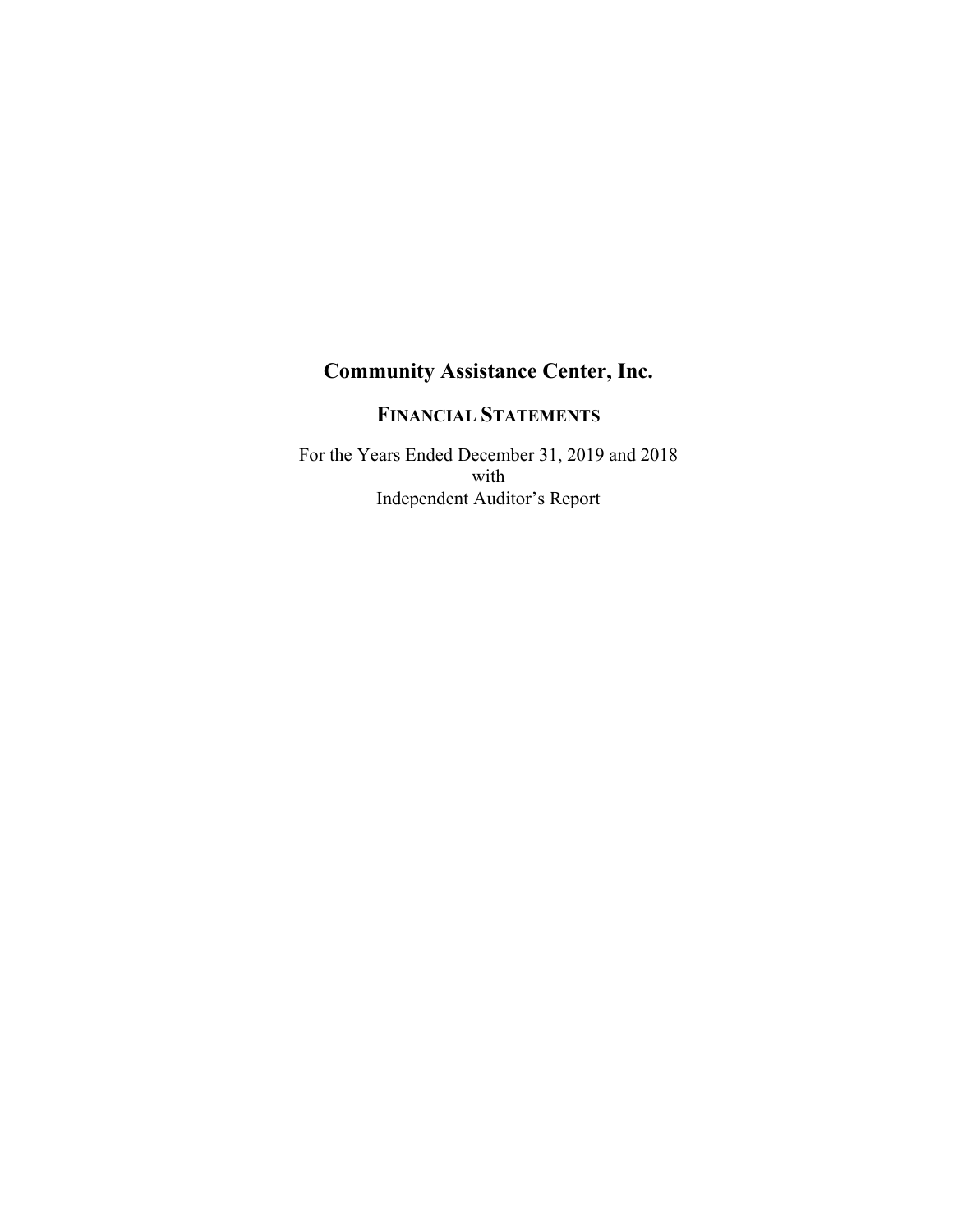# **Community Assistance Center, Inc.<br>TABLE OF CONTENTS**

For the Years Ended December 31, 2019 and 2018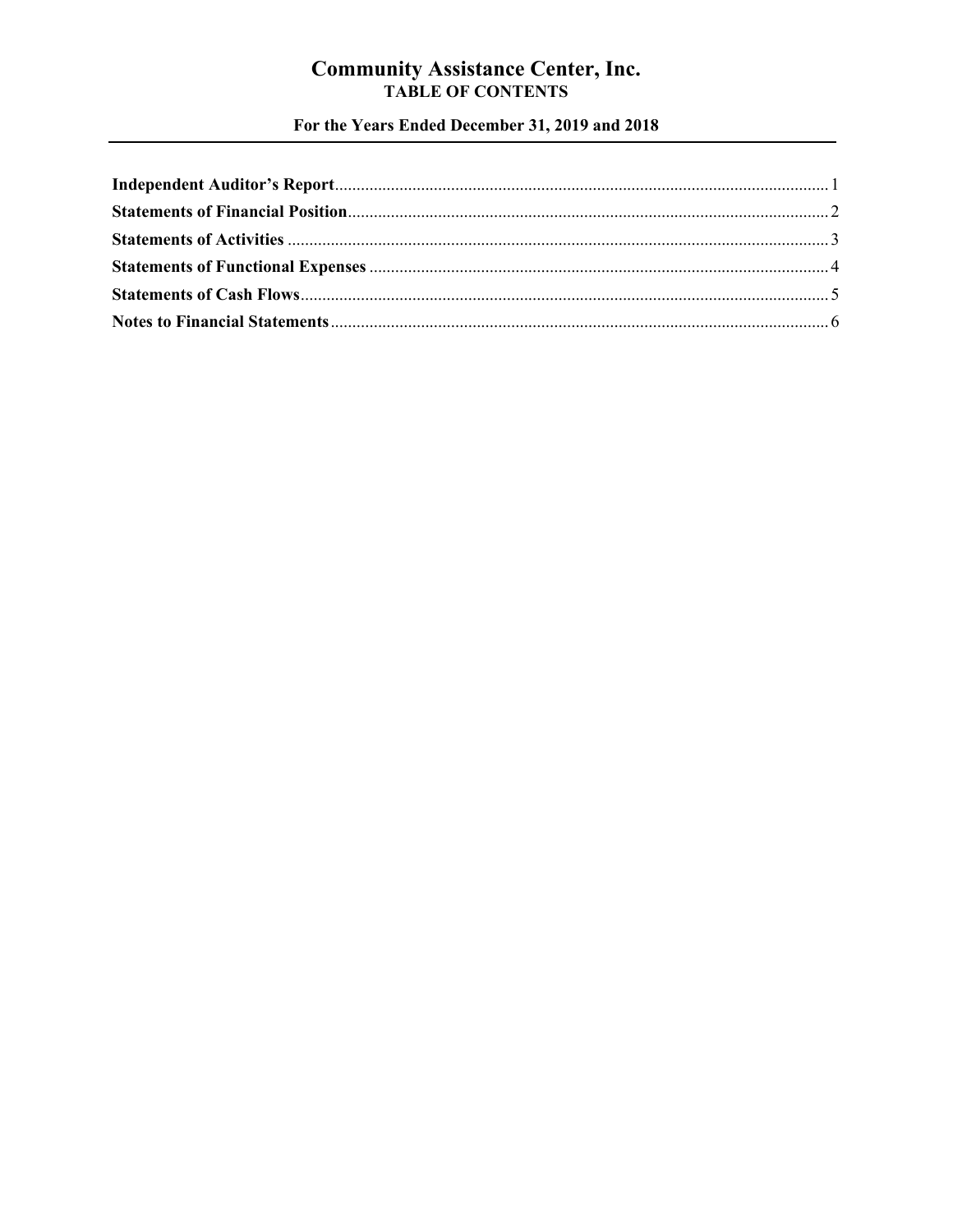#### **INDEPENDENT AUDITOR'S REPORT**

To the Board of Directors Community Assistance Center, Inc. Sandy Springs, Georgia

We have audited the accompanying financial statements of Community Assistance Center, Inc. (a nonprofit organization), which comprise the statements of financial position as of December 31, 2019 and 2018, and the related statements of activities, functional expenses, and cash flows for the years then ended, and the related notes to the financial statements.

#### **Management's Responsibility for the Financial Statements**

Management is responsible for the preparation and fair presentation of these financial statements in accordance with accounting principles generally accepted in the United States of America; this includes the design, implementation, and maintenance of internal control relevant to the preparation and fair presentation of financial statements that are free from material misstatement, whether due to fraud or error.

#### **Accountant's Responsibility**

Our responsibility is to express an opinion on these financial statements based on our audit. We conducted our audit in accordance with auditing standards generally accepted in the United States of America. Those standards require that we plan and perform the audit to obtain reasonable assurance about whether the financial statements are free from material misstatement.

An audit involves performing procedures to obtain audit evidence about the amounts and disclosures in the financial statements. The procedures selected depend on the auditor's judgment, including the assessment of the risks of material misstatement of the financial statements, whether due to fraud or error. In making those risk assessments, the auditor considers internal control relevant to the entity's preparation and fair presentation of the financial statements in order to design audit procedures that are appropriate in the circumstances, but not for the purpose of expressing an opinion on the effectiveness of the entity's internal control. Accordingly, we express no such opinion. An audit also includes evaluating the appropriateness of accounting policies used and the reasonableness of significant accounting estimates made by management, as well as evaluating the overall presentation of the financial statements.

We believe that the audit evidence we have obtained is sufficient and appropriate to provide a basis for our audit opinion

#### **Accountant's Opinion**

In our opinion, the financial statements referred to above present fairly, in all material respects, the financial position of Community Assistance Center, Inc. as of December 31, 2019 and 2018, and the changes in its net assets and its cash flows for the years then ended in accordance with accounting principles generally accepted in the United States of America.

Geeslin Group LLC

GEESLIN GROUP LLC

June 19, 2020 Peachtree City, Georgia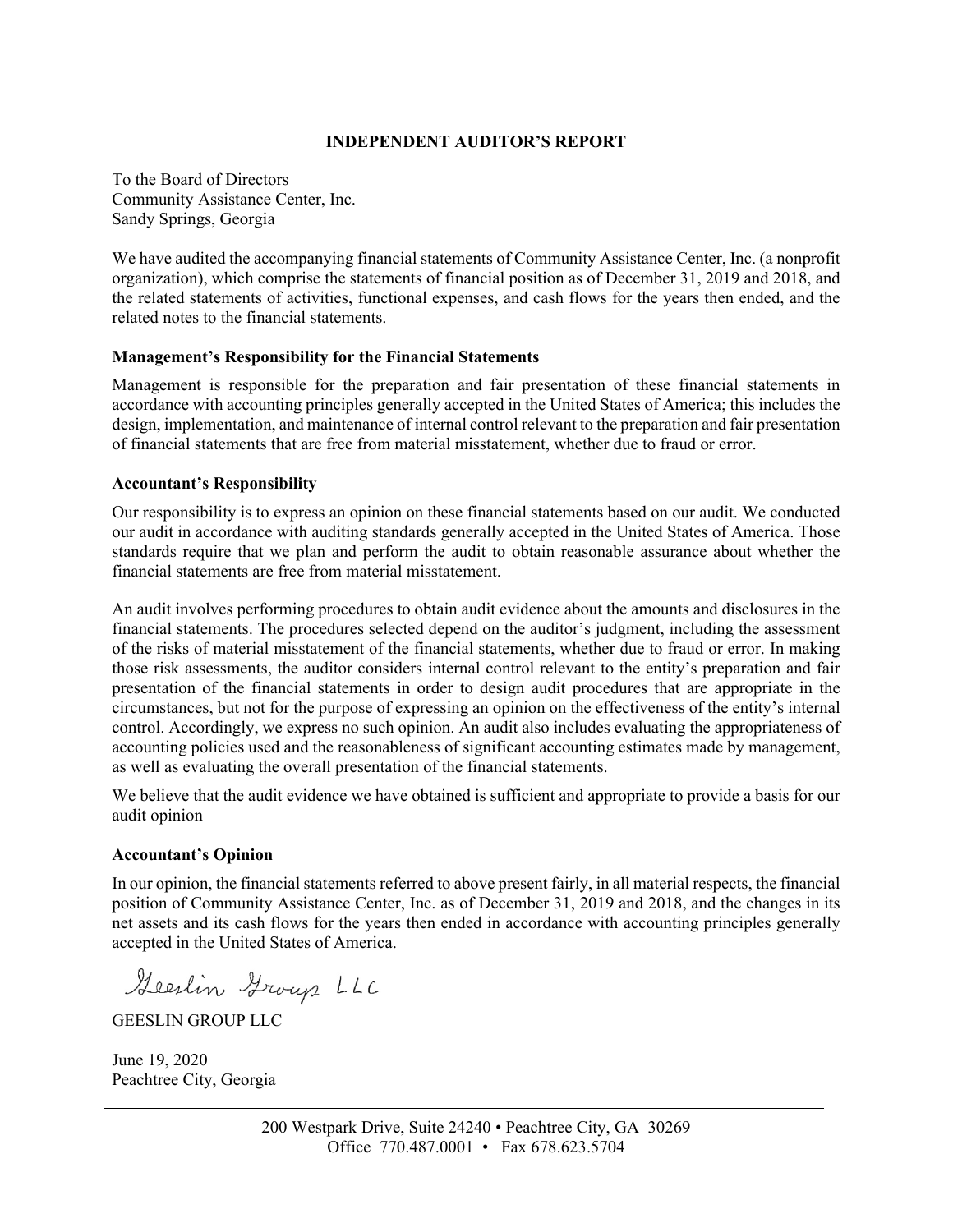# **Community Assistance Center, Inc. STATEMENTS OF FINANCIAL POSITION**

# **December 31, 2019 and 2018**

|                                                           | 2019                      | 2018                    |
|-----------------------------------------------------------|---------------------------|-------------------------|
| Unrestricted cash and cash equivalents                    | \$<br>856,130             | $\mathbb{S}$<br>609,986 |
| Unrestricted cash and cash equivalents - board designated | 6,000                     | 6,000                   |
| Restricted cash and cash equivalents                      | 137,468                   | 160,980                 |
| Promises to give - unrestricted, current portion          | 24,626                    | 34,077                  |
| Promises to give - restricted, current portion            | 42,618                    | 133,243                 |
| Prepaid expenses and other assets                         | 19,887                    | 14,858                  |
| Inventory                                                 | 162,065                   | 96,801                  |
| Total current assets                                      | 1,248,794                 | 1,055,945               |
|                                                           |                           |                         |
| Promises to give - unrestricted, noncurrent portion       | 8,109                     | 7,500                   |
| Promises to give - restricted, noncurrent portion         | 129,536                   | 152,999                 |
| Loan costs, net of accumulated amortization               | 23,378                    | 26,495                  |
| Total noncurrent assets                                   | 161,023                   | 186,994                 |
|                                                           |                           |                         |
| Property and equipment                                    | 3,772,195                 | 3,736,636               |
| Accumulated depreciation                                  | (746, 042)                | (636, 251)              |
| Net property and equipment                                | 3,026,153                 | 3,100,385               |
| Total assets                                              | \$<br>4,435,970           | 4,343,324<br>S          |
|                                                           |                           |                         |
| Accounts payable and accrued expenses                     | \$<br>33,162              | \$<br>34,824            |
| Mortgages payable, current maturities                     | 32,095                    | 31,011                  |
| Total current liabilities                                 | 65,257                    | 65,835                  |
|                                                           |                           |                         |
| Mortgages payable, net of current maturities              | 893,294                   | 925,265                 |
| <b>Total liabilities</b>                                  | 958,551                   | 991,100                 |
| Without donor restrictions                                |                           |                         |
| Undesignated                                              | 3,161,797                 | 2,899,002               |
| Designated by the Board for operating reserve             | 6,000                     | 6,000                   |
| Total net assets without donor restriction                | 3,167,797                 | 2,905,002               |
| With donor restrictions                                   |                           |                         |
| Purpose restrictions                                      | 309,622                   | 447,222                 |
| Total net assets                                          | 3,477,419                 | 3,352,224               |
|                                                           |                           |                         |
| Total liabilities and net assets                          | 4,435,970<br><sup>2</sup> | 4,343,324<br>\$         |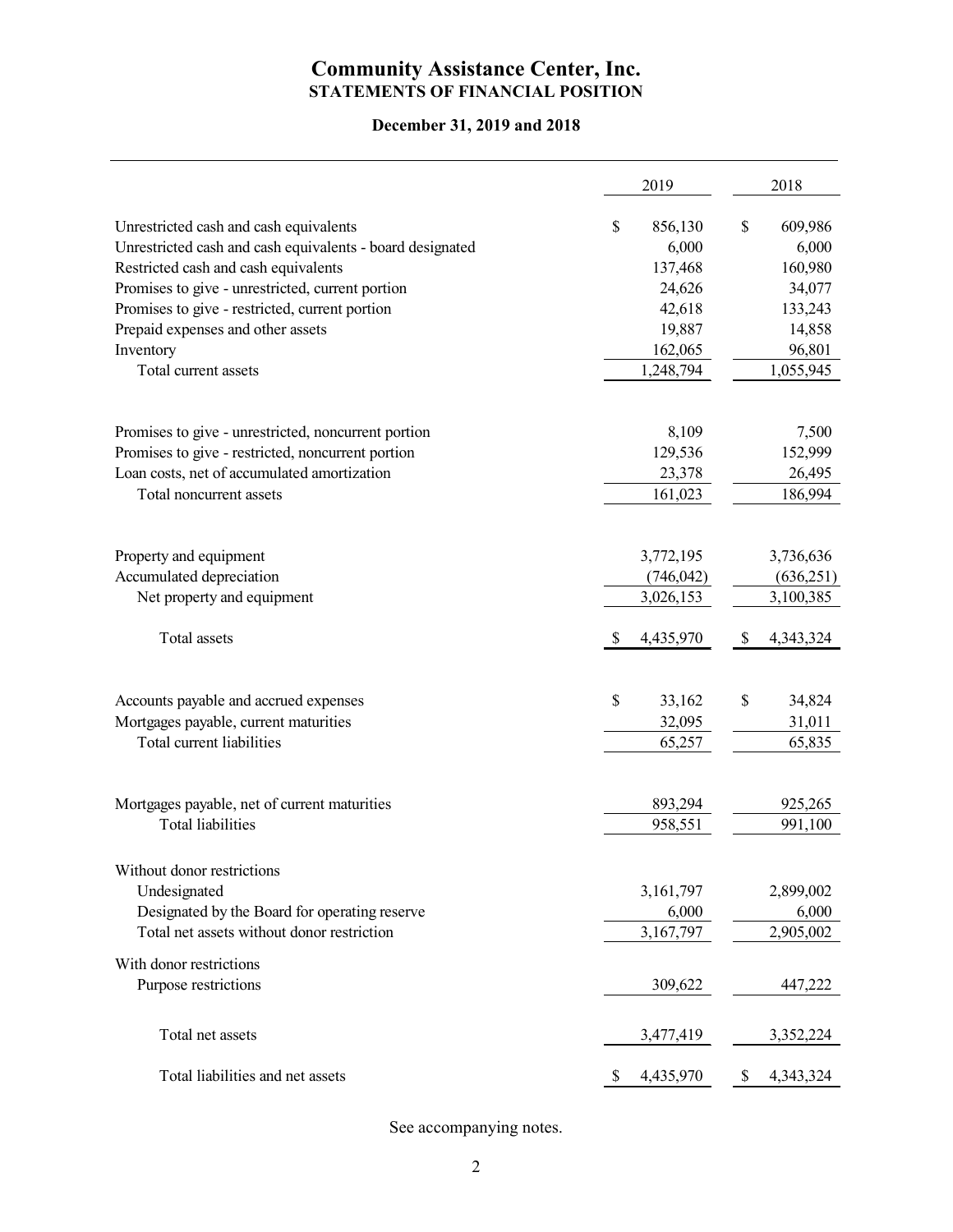# **STATEMENTS OF ACTIVITIES**

# **For the Years Ended December 31, 2019 and 2018**

| Without Donor<br>With Donor<br>Restrictions<br>Restrictions<br>Total<br>Total<br>Support and Revenue<br>Support<br>$\mathbb{S}$<br>196,380<br>\$<br>376,373<br>$\mathbb{S}$<br>572,753<br>$\mathcal{S}$<br>592,154<br>Grants<br>Contribution<br>2,044,615<br>96,297<br>2,140,912<br>2,597,510<br>Fundraising<br>41,296<br>41,296<br>58,048<br>Net assets released from restrictions<br>611,787<br>(611, 787)<br>2,754,961<br>3,247,712<br>2,894,078<br>(139, 117)<br>Total support<br>Retail income<br>118,158<br>172,342<br>172,342<br>Less related expenses<br>(7,540)<br>(7,540)<br>(5,711)<br>Net thrift store sales<br>164,802<br>164,802<br>112,447<br>$\sim$<br>Gross special events revenue - A Vintage Affair<br>225,774<br>225,774<br>109,553<br>Less cost of direct benefits to donors<br>(23,719)<br>(23,719)<br>(7,780)<br>Net revenue - A Vintage Affair<br>202,055<br>202,055<br>101,773<br>Other revenue<br>Interest income<br>3,008<br>1,517<br>4,525<br>3,957<br>3,263,943<br>(137,600)<br>3,126,343<br>3,465,889<br>Total revenue, support, and gains, net<br>Program services expense<br>2,597,365<br>2,597,365<br>2,496,216<br>Management and general<br>112,473<br>112,473<br>209,864<br>Fundraising and development<br>291,310<br>291,310<br>246,604<br>3,001,148<br>3,001,148<br>2,952,684<br>Total expenses<br>Change in Net Assets<br>262,795<br>(137,600)<br>125,195<br>513,205<br>Net Assets, Beginning of Year<br>2,905,002<br>447,222<br>3,352,224<br>2,839,019<br>Net Assets, End of Year<br>3,167,797<br>\$<br>3,477,419<br>3,352,224<br>309,622<br>\$<br>\$<br>\$ |          | 2019 | 2018 |
|----------------------------------------------------------------------------------------------------------------------------------------------------------------------------------------------------------------------------------------------------------------------------------------------------------------------------------------------------------------------------------------------------------------------------------------------------------------------------------------------------------------------------------------------------------------------------------------------------------------------------------------------------------------------------------------------------------------------------------------------------------------------------------------------------------------------------------------------------------------------------------------------------------------------------------------------------------------------------------------------------------------------------------------------------------------------------------------------------------------------------------------------------------------------------------------------------------------------------------------------------------------------------------------------------------------------------------------------------------------------------------------------------------------------------------------------------------------------------------------------------------------------------------------------------------------------------------------------------|----------|------|------|
|                                                                                                                                                                                                                                                                                                                                                                                                                                                                                                                                                                                                                                                                                                                                                                                                                                                                                                                                                                                                                                                                                                                                                                                                                                                                                                                                                                                                                                                                                                                                                                                                    |          |      |      |
|                                                                                                                                                                                                                                                                                                                                                                                                                                                                                                                                                                                                                                                                                                                                                                                                                                                                                                                                                                                                                                                                                                                                                                                                                                                                                                                                                                                                                                                                                                                                                                                                    |          |      |      |
|                                                                                                                                                                                                                                                                                                                                                                                                                                                                                                                                                                                                                                                                                                                                                                                                                                                                                                                                                                                                                                                                                                                                                                                                                                                                                                                                                                                                                                                                                                                                                                                                    |          |      |      |
|                                                                                                                                                                                                                                                                                                                                                                                                                                                                                                                                                                                                                                                                                                                                                                                                                                                                                                                                                                                                                                                                                                                                                                                                                                                                                                                                                                                                                                                                                                                                                                                                    |          |      |      |
|                                                                                                                                                                                                                                                                                                                                                                                                                                                                                                                                                                                                                                                                                                                                                                                                                                                                                                                                                                                                                                                                                                                                                                                                                                                                                                                                                                                                                                                                                                                                                                                                    |          |      |      |
|                                                                                                                                                                                                                                                                                                                                                                                                                                                                                                                                                                                                                                                                                                                                                                                                                                                                                                                                                                                                                                                                                                                                                                                                                                                                                                                                                                                                                                                                                                                                                                                                    |          |      |      |
|                                                                                                                                                                                                                                                                                                                                                                                                                                                                                                                                                                                                                                                                                                                                                                                                                                                                                                                                                                                                                                                                                                                                                                                                                                                                                                                                                                                                                                                                                                                                                                                                    |          |      |      |
|                                                                                                                                                                                                                                                                                                                                                                                                                                                                                                                                                                                                                                                                                                                                                                                                                                                                                                                                                                                                                                                                                                                                                                                                                                                                                                                                                                                                                                                                                                                                                                                                    |          |      |      |
|                                                                                                                                                                                                                                                                                                                                                                                                                                                                                                                                                                                                                                                                                                                                                                                                                                                                                                                                                                                                                                                                                                                                                                                                                                                                                                                                                                                                                                                                                                                                                                                                    |          |      |      |
|                                                                                                                                                                                                                                                                                                                                                                                                                                                                                                                                                                                                                                                                                                                                                                                                                                                                                                                                                                                                                                                                                                                                                                                                                                                                                                                                                                                                                                                                                                                                                                                                    |          |      |      |
|                                                                                                                                                                                                                                                                                                                                                                                                                                                                                                                                                                                                                                                                                                                                                                                                                                                                                                                                                                                                                                                                                                                                                                                                                                                                                                                                                                                                                                                                                                                                                                                                    |          |      |      |
|                                                                                                                                                                                                                                                                                                                                                                                                                                                                                                                                                                                                                                                                                                                                                                                                                                                                                                                                                                                                                                                                                                                                                                                                                                                                                                                                                                                                                                                                                                                                                                                                    |          |      |      |
|                                                                                                                                                                                                                                                                                                                                                                                                                                                                                                                                                                                                                                                                                                                                                                                                                                                                                                                                                                                                                                                                                                                                                                                                                                                                                                                                                                                                                                                                                                                                                                                                    |          |      |      |
|                                                                                                                                                                                                                                                                                                                                                                                                                                                                                                                                                                                                                                                                                                                                                                                                                                                                                                                                                                                                                                                                                                                                                                                                                                                                                                                                                                                                                                                                                                                                                                                                    |          |      |      |
|                                                                                                                                                                                                                                                                                                                                                                                                                                                                                                                                                                                                                                                                                                                                                                                                                                                                                                                                                                                                                                                                                                                                                                                                                                                                                                                                                                                                                                                                                                                                                                                                    |          |      |      |
|                                                                                                                                                                                                                                                                                                                                                                                                                                                                                                                                                                                                                                                                                                                                                                                                                                                                                                                                                                                                                                                                                                                                                                                                                                                                                                                                                                                                                                                                                                                                                                                                    |          |      |      |
|                                                                                                                                                                                                                                                                                                                                                                                                                                                                                                                                                                                                                                                                                                                                                                                                                                                                                                                                                                                                                                                                                                                                                                                                                                                                                                                                                                                                                                                                                                                                                                                                    |          |      |      |
|                                                                                                                                                                                                                                                                                                                                                                                                                                                                                                                                                                                                                                                                                                                                                                                                                                                                                                                                                                                                                                                                                                                                                                                                                                                                                                                                                                                                                                                                                                                                                                                                    |          |      |      |
|                                                                                                                                                                                                                                                                                                                                                                                                                                                                                                                                                                                                                                                                                                                                                                                                                                                                                                                                                                                                                                                                                                                                                                                                                                                                                                                                                                                                                                                                                                                                                                                                    | Expenses |      |      |
|                                                                                                                                                                                                                                                                                                                                                                                                                                                                                                                                                                                                                                                                                                                                                                                                                                                                                                                                                                                                                                                                                                                                                                                                                                                                                                                                                                                                                                                                                                                                                                                                    |          |      |      |
|                                                                                                                                                                                                                                                                                                                                                                                                                                                                                                                                                                                                                                                                                                                                                                                                                                                                                                                                                                                                                                                                                                                                                                                                                                                                                                                                                                                                                                                                                                                                                                                                    |          |      |      |
|                                                                                                                                                                                                                                                                                                                                                                                                                                                                                                                                                                                                                                                                                                                                                                                                                                                                                                                                                                                                                                                                                                                                                                                                                                                                                                                                                                                                                                                                                                                                                                                                    |          |      |      |
|                                                                                                                                                                                                                                                                                                                                                                                                                                                                                                                                                                                                                                                                                                                                                                                                                                                                                                                                                                                                                                                                                                                                                                                                                                                                                                                                                                                                                                                                                                                                                                                                    |          |      |      |
|                                                                                                                                                                                                                                                                                                                                                                                                                                                                                                                                                                                                                                                                                                                                                                                                                                                                                                                                                                                                                                                                                                                                                                                                                                                                                                                                                                                                                                                                                                                                                                                                    |          |      |      |
|                                                                                                                                                                                                                                                                                                                                                                                                                                                                                                                                                                                                                                                                                                                                                                                                                                                                                                                                                                                                                                                                                                                                                                                                                                                                                                                                                                                                                                                                                                                                                                                                    |          |      |      |
|                                                                                                                                                                                                                                                                                                                                                                                                                                                                                                                                                                                                                                                                                                                                                                                                                                                                                                                                                                                                                                                                                                                                                                                                                                                                                                                                                                                                                                                                                                                                                                                                    |          |      |      |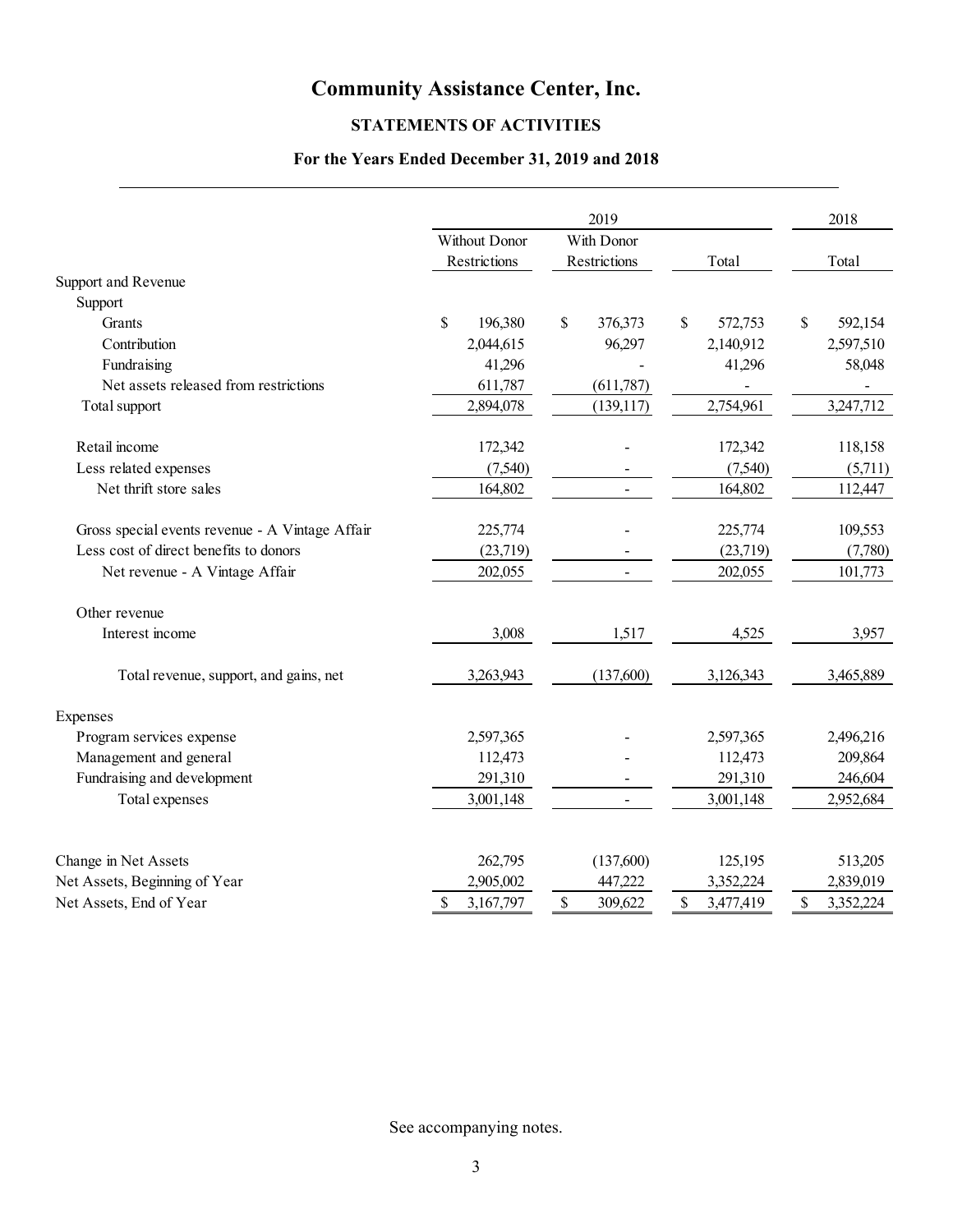# **STATEMENTS OF FUNCTIONAL EXPENSES**

# **For the Years Ended December 31, 2019 and 2018**

| Expenses Included<br>with Revenue on<br>Fundraising and<br>Program<br>Management<br>Services<br>Development<br>and General<br><b>Statement of Activity</b><br>Total<br>\$<br>\$<br>\$<br>\$<br>Payroll<br>\$<br>323,050<br>56,650<br>222,822<br>602,522<br>\$<br>$\overline{a}$<br>4,409<br>17,343<br>46,896<br>Payroll taxes<br>25,144<br>348,194<br>61,059<br>240,165<br>649,418<br>Total personnel costs<br>Program expenses<br>1,873,754<br>1,873,754<br>÷<br>Contract labor<br>8,607<br>414<br>617<br>9,638<br>Direct fundraising costs<br>33,392<br>23,719<br>57,111<br>÷,<br>7,540<br>Retail expense<br>7,540<br>$\sim$<br>Depreciation and amortization<br>5,567<br>115,621<br>8,286<br>129,474<br>۳<br>Insurance<br>30,840<br>1,808<br>8,017<br>40,665<br>38,959<br>1,876<br>2,792<br>43,627<br>Interest<br>Legal and accounting<br>17,742<br>17,742<br>$\sim$<br>Miscellaneous<br>3.707<br>178<br>471<br>4,356<br>428<br>Equipment rental expense<br>8,885<br>637<br>9,950<br>Office equipment<br>3,733<br>179<br>267<br>4,179<br>Office supplies<br>5,710<br>275<br>409<br>6,394<br>97<br>Postage and delivery<br>2,022<br>145<br>2,264<br>263<br>392<br>6,125<br>Printing<br>5,470<br>Repairs and maintenance<br>19,602<br>944<br>1,405<br>21,951<br>5,953<br>287<br>427<br>6,667<br>Security<br>Seminars and licenses<br>4.147<br>200<br>1,341<br>5,688<br>Special events<br>3,670<br>177<br>263<br>4,110<br>Technology<br>42,621<br>2,052<br>3,055<br>47,728<br>Telephone and internet<br>9,154<br>441<br>656<br>10,251<br>Travel<br>872<br>977<br>42<br>63<br>Utilities<br>42,455<br>2,044<br>3,043<br>47,542<br>Vehicle expenses<br>7,810<br>7,810<br>$\sim$<br>Waste disposal expense<br>6,858<br>330<br>492<br>7,680<br>Moving expense<br>5,807<br>280<br>416<br>6,503<br>140<br>209<br>Volunteer expense<br>2,914<br>3,263<br>Capital campaign expense<br>$\blacksquare$<br>$\sim$<br>$\overline{\phantom{a}}$<br>Total expenses by function<br>2,597,365<br>112,473<br>291,310<br>31,259<br>3,032,407<br>Less expenses included with revenues<br>on the statement of activities<br>Retail expense<br>(7,540)<br>(7,540)<br>Cost of direct benefits to donors<br>(23,719)<br>(23,719)<br>Total expenses included in the<br>expense section on the statement |               |  |  | 2019 |    |  | 2018              |
|--------------------------------------------------------------------------------------------------------------------------------------------------------------------------------------------------------------------------------------------------------------------------------------------------------------------------------------------------------------------------------------------------------------------------------------------------------------------------------------------------------------------------------------------------------------------------------------------------------------------------------------------------------------------------------------------------------------------------------------------------------------------------------------------------------------------------------------------------------------------------------------------------------------------------------------------------------------------------------------------------------------------------------------------------------------------------------------------------------------------------------------------------------------------------------------------------------------------------------------------------------------------------------------------------------------------------------------------------------------------------------------------------------------------------------------------------------------------------------------------------------------------------------------------------------------------------------------------------------------------------------------------------------------------------------------------------------------------------------------------------------------------------------------------------------------------------------------------------------------------------------------------------------------------------------------------------------------------------------------------------------------------------------------------------------------------------------------------------------------------------------------------------------------------------------------------------------------------------------------------------------------------------------|---------------|--|--|------|----|--|-------------------|
|                                                                                                                                                                                                                                                                                                                                                                                                                                                                                                                                                                                                                                                                                                                                                                                                                                                                                                                                                                                                                                                                                                                                                                                                                                                                                                                                                                                                                                                                                                                                                                                                                                                                                                                                                                                                                                                                                                                                                                                                                                                                                                                                                                                                                                                                                |               |  |  |      |    |  | Total             |
|                                                                                                                                                                                                                                                                                                                                                                                                                                                                                                                                                                                                                                                                                                                                                                                                                                                                                                                                                                                                                                                                                                                                                                                                                                                                                                                                                                                                                                                                                                                                                                                                                                                                                                                                                                                                                                                                                                                                                                                                                                                                                                                                                                                                                                                                                |               |  |  |      |    |  | 496,063<br>38,848 |
|                                                                                                                                                                                                                                                                                                                                                                                                                                                                                                                                                                                                                                                                                                                                                                                                                                                                                                                                                                                                                                                                                                                                                                                                                                                                                                                                                                                                                                                                                                                                                                                                                                                                                                                                                                                                                                                                                                                                                                                                                                                                                                                                                                                                                                                                                |               |  |  |      |    |  |                   |
|                                                                                                                                                                                                                                                                                                                                                                                                                                                                                                                                                                                                                                                                                                                                                                                                                                                                                                                                                                                                                                                                                                                                                                                                                                                                                                                                                                                                                                                                                                                                                                                                                                                                                                                                                                                                                                                                                                                                                                                                                                                                                                                                                                                                                                                                                |               |  |  |      |    |  | 534,911           |
|                                                                                                                                                                                                                                                                                                                                                                                                                                                                                                                                                                                                                                                                                                                                                                                                                                                                                                                                                                                                                                                                                                                                                                                                                                                                                                                                                                                                                                                                                                                                                                                                                                                                                                                                                                                                                                                                                                                                                                                                                                                                                                                                                                                                                                                                                |               |  |  |      |    |  | 1,847,036         |
|                                                                                                                                                                                                                                                                                                                                                                                                                                                                                                                                                                                                                                                                                                                                                                                                                                                                                                                                                                                                                                                                                                                                                                                                                                                                                                                                                                                                                                                                                                                                                                                                                                                                                                                                                                                                                                                                                                                                                                                                                                                                                                                                                                                                                                                                                |               |  |  |      |    |  |                   |
|                                                                                                                                                                                                                                                                                                                                                                                                                                                                                                                                                                                                                                                                                                                                                                                                                                                                                                                                                                                                                                                                                                                                                                                                                                                                                                                                                                                                                                                                                                                                                                                                                                                                                                                                                                                                                                                                                                                                                                                                                                                                                                                                                                                                                                                                                |               |  |  |      |    |  | 31,010            |
|                                                                                                                                                                                                                                                                                                                                                                                                                                                                                                                                                                                                                                                                                                                                                                                                                                                                                                                                                                                                                                                                                                                                                                                                                                                                                                                                                                                                                                                                                                                                                                                                                                                                                                                                                                                                                                                                                                                                                                                                                                                                                                                                                                                                                                                                                |               |  |  |      |    |  | 5,711             |
|                                                                                                                                                                                                                                                                                                                                                                                                                                                                                                                                                                                                                                                                                                                                                                                                                                                                                                                                                                                                                                                                                                                                                                                                                                                                                                                                                                                                                                                                                                                                                                                                                                                                                                                                                                                                                                                                                                                                                                                                                                                                                                                                                                                                                                                                                |               |  |  |      |    |  | 122,537           |
|                                                                                                                                                                                                                                                                                                                                                                                                                                                                                                                                                                                                                                                                                                                                                                                                                                                                                                                                                                                                                                                                                                                                                                                                                                                                                                                                                                                                                                                                                                                                                                                                                                                                                                                                                                                                                                                                                                                                                                                                                                                                                                                                                                                                                                                                                |               |  |  |      |    |  | 33,410            |
|                                                                                                                                                                                                                                                                                                                                                                                                                                                                                                                                                                                                                                                                                                                                                                                                                                                                                                                                                                                                                                                                                                                                                                                                                                                                                                                                                                                                                                                                                                                                                                                                                                                                                                                                                                                                                                                                                                                                                                                                                                                                                                                                                                                                                                                                                |               |  |  |      |    |  | 81,323            |
|                                                                                                                                                                                                                                                                                                                                                                                                                                                                                                                                                                                                                                                                                                                                                                                                                                                                                                                                                                                                                                                                                                                                                                                                                                                                                                                                                                                                                                                                                                                                                                                                                                                                                                                                                                                                                                                                                                                                                                                                                                                                                                                                                                                                                                                                                |               |  |  |      |    |  | 21,196            |
|                                                                                                                                                                                                                                                                                                                                                                                                                                                                                                                                                                                                                                                                                                                                                                                                                                                                                                                                                                                                                                                                                                                                                                                                                                                                                                                                                                                                                                                                                                                                                                                                                                                                                                                                                                                                                                                                                                                                                                                                                                                                                                                                                                                                                                                                                |               |  |  |      |    |  | 4,339             |
|                                                                                                                                                                                                                                                                                                                                                                                                                                                                                                                                                                                                                                                                                                                                                                                                                                                                                                                                                                                                                                                                                                                                                                                                                                                                                                                                                                                                                                                                                                                                                                                                                                                                                                                                                                                                                                                                                                                                                                                                                                                                                                                                                                                                                                                                                |               |  |  |      |    |  | 10,820            |
|                                                                                                                                                                                                                                                                                                                                                                                                                                                                                                                                                                                                                                                                                                                                                                                                                                                                                                                                                                                                                                                                                                                                                                                                                                                                                                                                                                                                                                                                                                                                                                                                                                                                                                                                                                                                                                                                                                                                                                                                                                                                                                                                                                                                                                                                                |               |  |  |      |    |  |                   |
|                                                                                                                                                                                                                                                                                                                                                                                                                                                                                                                                                                                                                                                                                                                                                                                                                                                                                                                                                                                                                                                                                                                                                                                                                                                                                                                                                                                                                                                                                                                                                                                                                                                                                                                                                                                                                                                                                                                                                                                                                                                                                                                                                                                                                                                                                |               |  |  |      |    |  | 3,996             |
|                                                                                                                                                                                                                                                                                                                                                                                                                                                                                                                                                                                                                                                                                                                                                                                                                                                                                                                                                                                                                                                                                                                                                                                                                                                                                                                                                                                                                                                                                                                                                                                                                                                                                                                                                                                                                                                                                                                                                                                                                                                                                                                                                                                                                                                                                |               |  |  |      |    |  | 1,829             |
|                                                                                                                                                                                                                                                                                                                                                                                                                                                                                                                                                                                                                                                                                                                                                                                                                                                                                                                                                                                                                                                                                                                                                                                                                                                                                                                                                                                                                                                                                                                                                                                                                                                                                                                                                                                                                                                                                                                                                                                                                                                                                                                                                                                                                                                                                |               |  |  |      |    |  | 8,248             |
|                                                                                                                                                                                                                                                                                                                                                                                                                                                                                                                                                                                                                                                                                                                                                                                                                                                                                                                                                                                                                                                                                                                                                                                                                                                                                                                                                                                                                                                                                                                                                                                                                                                                                                                                                                                                                                                                                                                                                                                                                                                                                                                                                                                                                                                                                |               |  |  |      |    |  | 20,579            |
|                                                                                                                                                                                                                                                                                                                                                                                                                                                                                                                                                                                                                                                                                                                                                                                                                                                                                                                                                                                                                                                                                                                                                                                                                                                                                                                                                                                                                                                                                                                                                                                                                                                                                                                                                                                                                                                                                                                                                                                                                                                                                                                                                                                                                                                                                |               |  |  |      |    |  | 5,792             |
|                                                                                                                                                                                                                                                                                                                                                                                                                                                                                                                                                                                                                                                                                                                                                                                                                                                                                                                                                                                                                                                                                                                                                                                                                                                                                                                                                                                                                                                                                                                                                                                                                                                                                                                                                                                                                                                                                                                                                                                                                                                                                                                                                                                                                                                                                |               |  |  |      |    |  | 2.035             |
|                                                                                                                                                                                                                                                                                                                                                                                                                                                                                                                                                                                                                                                                                                                                                                                                                                                                                                                                                                                                                                                                                                                                                                                                                                                                                                                                                                                                                                                                                                                                                                                                                                                                                                                                                                                                                                                                                                                                                                                                                                                                                                                                                                                                                                                                                |               |  |  |      |    |  | 1,469             |
|                                                                                                                                                                                                                                                                                                                                                                                                                                                                                                                                                                                                                                                                                                                                                                                                                                                                                                                                                                                                                                                                                                                                                                                                                                                                                                                                                                                                                                                                                                                                                                                                                                                                                                                                                                                                                                                                                                                                                                                                                                                                                                                                                                                                                                                                                |               |  |  |      |    |  | 28,558            |
|                                                                                                                                                                                                                                                                                                                                                                                                                                                                                                                                                                                                                                                                                                                                                                                                                                                                                                                                                                                                                                                                                                                                                                                                                                                                                                                                                                                                                                                                                                                                                                                                                                                                                                                                                                                                                                                                                                                                                                                                                                                                                                                                                                                                                                                                                |               |  |  |      |    |  | 10,362            |
|                                                                                                                                                                                                                                                                                                                                                                                                                                                                                                                                                                                                                                                                                                                                                                                                                                                                                                                                                                                                                                                                                                                                                                                                                                                                                                                                                                                                                                                                                                                                                                                                                                                                                                                                                                                                                                                                                                                                                                                                                                                                                                                                                                                                                                                                                |               |  |  |      |    |  | 452               |
|                                                                                                                                                                                                                                                                                                                                                                                                                                                                                                                                                                                                                                                                                                                                                                                                                                                                                                                                                                                                                                                                                                                                                                                                                                                                                                                                                                                                                                                                                                                                                                                                                                                                                                                                                                                                                                                                                                                                                                                                                                                                                                                                                                                                                                                                                |               |  |  |      |    |  | 47,951            |
|                                                                                                                                                                                                                                                                                                                                                                                                                                                                                                                                                                                                                                                                                                                                                                                                                                                                                                                                                                                                                                                                                                                                                                                                                                                                                                                                                                                                                                                                                                                                                                                                                                                                                                                                                                                                                                                                                                                                                                                                                                                                                                                                                                                                                                                                                |               |  |  |      |    |  | 3,863             |
|                                                                                                                                                                                                                                                                                                                                                                                                                                                                                                                                                                                                                                                                                                                                                                                                                                                                                                                                                                                                                                                                                                                                                                                                                                                                                                                                                                                                                                                                                                                                                                                                                                                                                                                                                                                                                                                                                                                                                                                                                                                                                                                                                                                                                                                                                |               |  |  |      |    |  | 6,408             |
|                                                                                                                                                                                                                                                                                                                                                                                                                                                                                                                                                                                                                                                                                                                                                                                                                                                                                                                                                                                                                                                                                                                                                                                                                                                                                                                                                                                                                                                                                                                                                                                                                                                                                                                                                                                                                                                                                                                                                                                                                                                                                                                                                                                                                                                                                |               |  |  |      |    |  | 20,029            |
|                                                                                                                                                                                                                                                                                                                                                                                                                                                                                                                                                                                                                                                                                                                                                                                                                                                                                                                                                                                                                                                                                                                                                                                                                                                                                                                                                                                                                                                                                                                                                                                                                                                                                                                                                                                                                                                                                                                                                                                                                                                                                                                                                                                                                                                                                |               |  |  |      |    |  | 4,323             |
|                                                                                                                                                                                                                                                                                                                                                                                                                                                                                                                                                                                                                                                                                                                                                                                                                                                                                                                                                                                                                                                                                                                                                                                                                                                                                                                                                                                                                                                                                                                                                                                                                                                                                                                                                                                                                                                                                                                                                                                                                                                                                                                                                                                                                                                                                |               |  |  |      |    |  | 107,988           |
|                                                                                                                                                                                                                                                                                                                                                                                                                                                                                                                                                                                                                                                                                                                                                                                                                                                                                                                                                                                                                                                                                                                                                                                                                                                                                                                                                                                                                                                                                                                                                                                                                                                                                                                                                                                                                                                                                                                                                                                                                                                                                                                                                                                                                                                                                |               |  |  |      |    |  | 2,966,175         |
|                                                                                                                                                                                                                                                                                                                                                                                                                                                                                                                                                                                                                                                                                                                                                                                                                                                                                                                                                                                                                                                                                                                                                                                                                                                                                                                                                                                                                                                                                                                                                                                                                                                                                                                                                                                                                                                                                                                                                                                                                                                                                                                                                                                                                                                                                |               |  |  |      |    |  |                   |
|                                                                                                                                                                                                                                                                                                                                                                                                                                                                                                                                                                                                                                                                                                                                                                                                                                                                                                                                                                                                                                                                                                                                                                                                                                                                                                                                                                                                                                                                                                                                                                                                                                                                                                                                                                                                                                                                                                                                                                                                                                                                                                                                                                                                                                                                                |               |  |  |      |    |  | (5,711)           |
|                                                                                                                                                                                                                                                                                                                                                                                                                                                                                                                                                                                                                                                                                                                                                                                                                                                                                                                                                                                                                                                                                                                                                                                                                                                                                                                                                                                                                                                                                                                                                                                                                                                                                                                                                                                                                                                                                                                                                                                                                                                                                                                                                                                                                                                                                |               |  |  |      |    |  | (7,780)           |
|                                                                                                                                                                                                                                                                                                                                                                                                                                                                                                                                                                                                                                                                                                                                                                                                                                                                                                                                                                                                                                                                                                                                                                                                                                                                                                                                                                                                                                                                                                                                                                                                                                                                                                                                                                                                                                                                                                                                                                                                                                                                                                                                                                                                                                                                                |               |  |  |      |    |  |                   |
| 2,597,365<br>S.<br>112,473<br>\$<br>291,310<br>\$<br>3,001,148<br>S                                                                                                                                                                                                                                                                                                                                                                                                                                                                                                                                                                                                                                                                                                                                                                                                                                                                                                                                                                                                                                                                                                                                                                                                                                                                                                                                                                                                                                                                                                                                                                                                                                                                                                                                                                                                                                                                                                                                                                                                                                                                                                                                                                                                            | of activities |  |  |      | \$ |  | \$2,952,684       |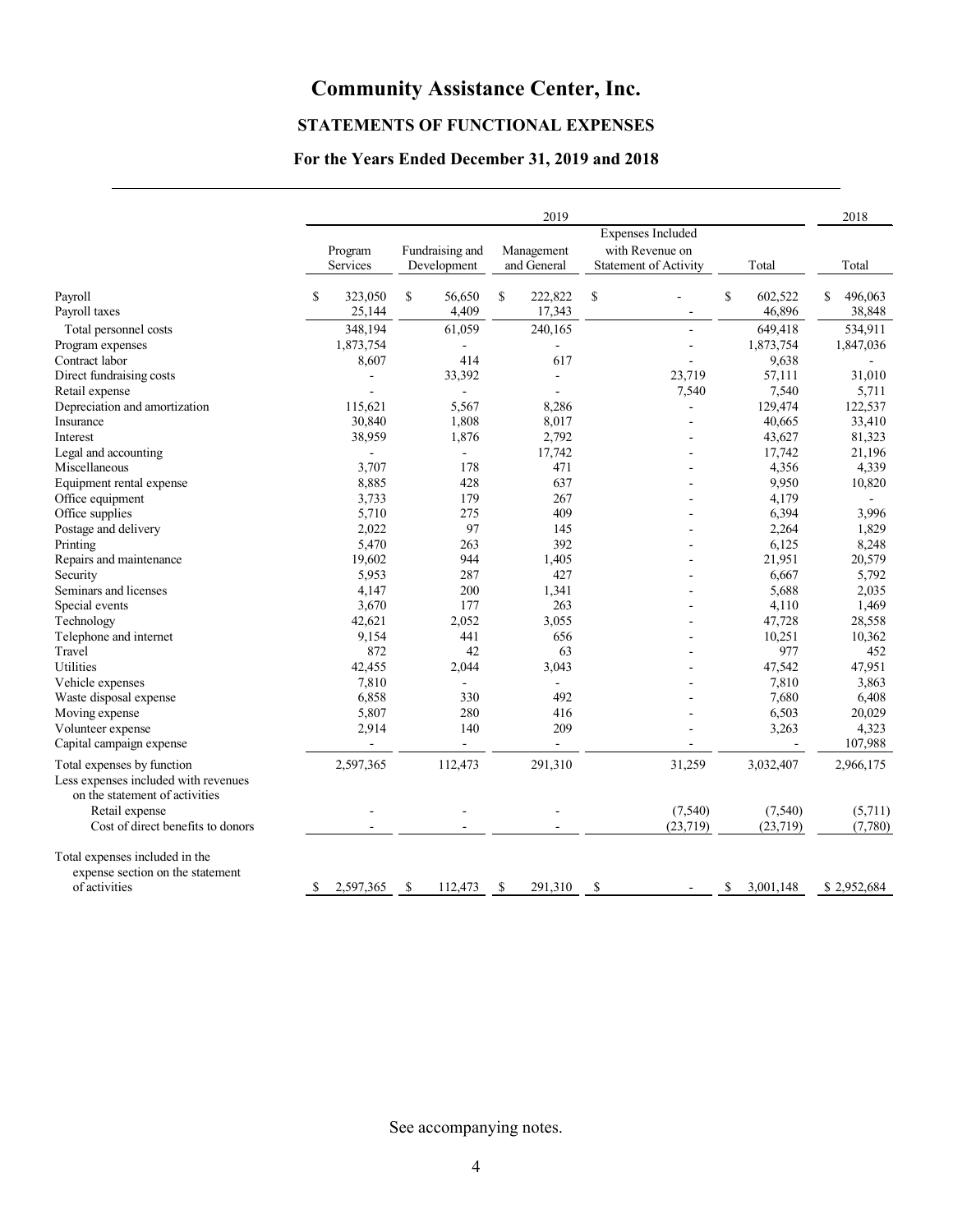# **STATEMENTS OF CASH FLOWS**

# **For the Years Ended December 31, 2019 and 2018**

|                                                                              |               | 2019      |               | 2018       |
|------------------------------------------------------------------------------|---------------|-----------|---------------|------------|
| Cash Flows from Operating Activities                                         |               |           |               |            |
| Change in net assets                                                         | \$            | 125,195   | \$            | 513,205    |
| Adjustments to reconcile change in net assets to net cash                    |               |           |               |            |
| from (used for) operating activities                                         |               |           |               |            |
| Depreciation and amortization                                                |               | 129,474   |               | 122,537    |
| Changes in operating assets and liabilities                                  |               |           |               |            |
| Promises to give                                                             |               | 122,930   |               | (69,700)   |
| Inventory                                                                    |               | (65,264)  |               | 41,032     |
| Prepaid expenses and other assets                                            |               | (5,029)   |               | (1,874)    |
| Accounts payable and other liabilities                                       |               | (1,662)   |               | (167,000)  |
| Net Cash provided by Operating Activities                                    |               | 305,644   |               | 438,200    |
| Cash Flows from Investing Activities                                         |               |           |               |            |
| Purchases of property and equipment                                          |               | (52, 125) |               | (49, 982)  |
| Net Cash used for Investing Activities                                       |               | (52, 125) |               | (49, 982)  |
| Cash Flows from Financing Activities                                         |               |           |               |            |
| Principal payments on mortgages payable                                      |               | (30, 887) |               | (808, 649) |
| Net Cash used for Financing Activities                                       |               | (30, 887) |               | (808, 649) |
| Net changes in unrestricted and restricted cash and cash equivalents         |               | 222,632   |               | (420, 431) |
| Unrestricted and restricted cash and cash equivalents, beginning of the year |               | 776,966   |               | 1,197,397  |
| Unrestricted and restricted cash and cash equivalents, end of the year       | <sup>\$</sup> | 999,598   | <sup>\$</sup> | 776,966    |
| Supplemental Disclosure of Cash Flow Information                             |               |           |               |            |
| Cash paid during the year for                                                |               |           |               |            |
| Interest                                                                     | \$            | 43,627    | -S            | 81,323     |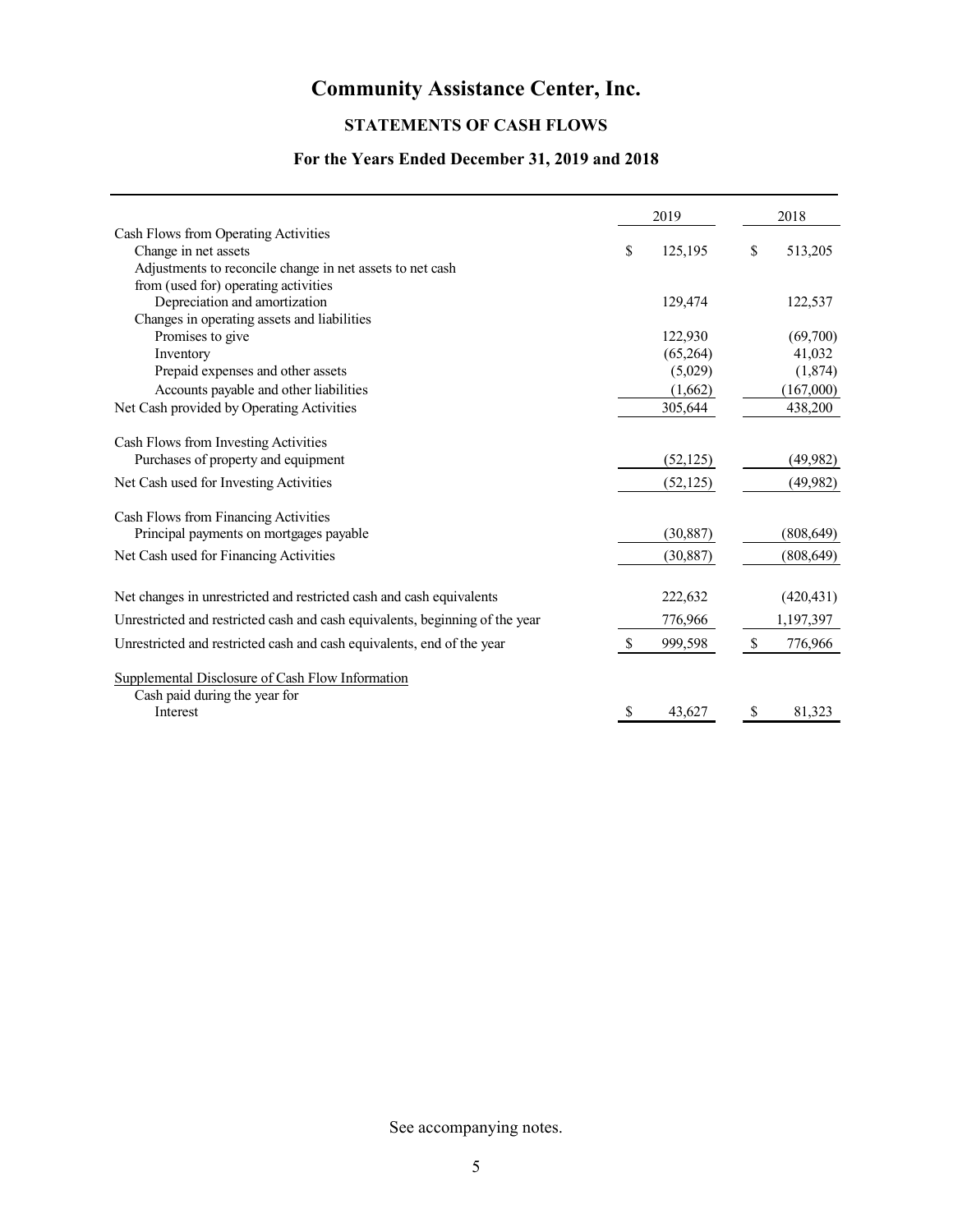#### **NOTES TO FINANCIALS STATEMENTS**

#### **For the Years Ended December 31, 2019 and 2018**

# **NOTE A – NATURE OF ORGANIZATION**

Organization: The Community Assistance Center, Inc. ("CAC" or "the Organization") provides assistance to local members of the Sandy Springs and Dunwoody Communities who are in need by providing financial support, helping to meet basic needs and promoting self-reliance. CAC brings the community together to assist families and individuals of Sandy Springs and Dunwoody facing unexpected financial crisis situations. Community Assistance Center, Inc. originally known as Community Action Center, was founded by eight religious congregations who saw a need to centralize assistance to local families and individuals seeking help in the Sandy Springs and Dunwoody communities. CAC was formally dedicated in October 11, 1987 and opened its doors for the first time on November 2, 1987 on the campus of Mt. Vernon Presbyterian Church. A year later the Center received its  $501(c)(3)$  status on September 12, 1988. CAC is now supported by member congregations, public and private grants, businesses, individuals, schools and civic organizations. The Organization is volunteer-driven with more than 300 regularly scheduled volunteers. CAC operates a Food Pantry and a Thrift Boutique. CAC offers assistance to individuals and families with money management classes, referrals for other services, and adult education classes to learn new job and life skills such as computer classes and English for Successful Living. CAC receives an average of 400 calls a month for assistance and the Food Pantry receives an average of 1,200 visits a month. Overall, CAC impacts approximately 6,000 lives a year.

# **NOTE B – SIGNIFICANT ACCOUNTING POLICIES**

Basis of Accounting and Presentation: The financial statements of the Organization have been prepared on the accrual basis of accounting in accordance with accounting principles generally accepted in the United States.

Financial Statement Presentation: As required by the "Financial Statements of Not-For-Profit Organizations" topic of FASB Accounting Standards Codification, the Organization reports information regarding its financial position and activities according to two classes of net assets: net assets without donor restrictions and net assets with donor restrictions. The Organization had net assets with donor restrictions of \$309,622 and \$447,222 on December 31, 2019 and 2018, respectively.

Cash and Cash Equivalents: For the purpose of the statement of cash flows, the Organization considers all highly liquid investments available for current use with an original maturity of three months or less to be cash equivalents.

## Donated Services:

Numerous volunteers have donated significant amounts of time to CAC's specific assistance programs and fund-raising events. No amounts have been reflected in the financial statements for these donated services because they do not meet the criteria for recognition under Financial Accounting Standards Board ASC 958-605, "Revenue Recognition" of Not-for Profit Entities.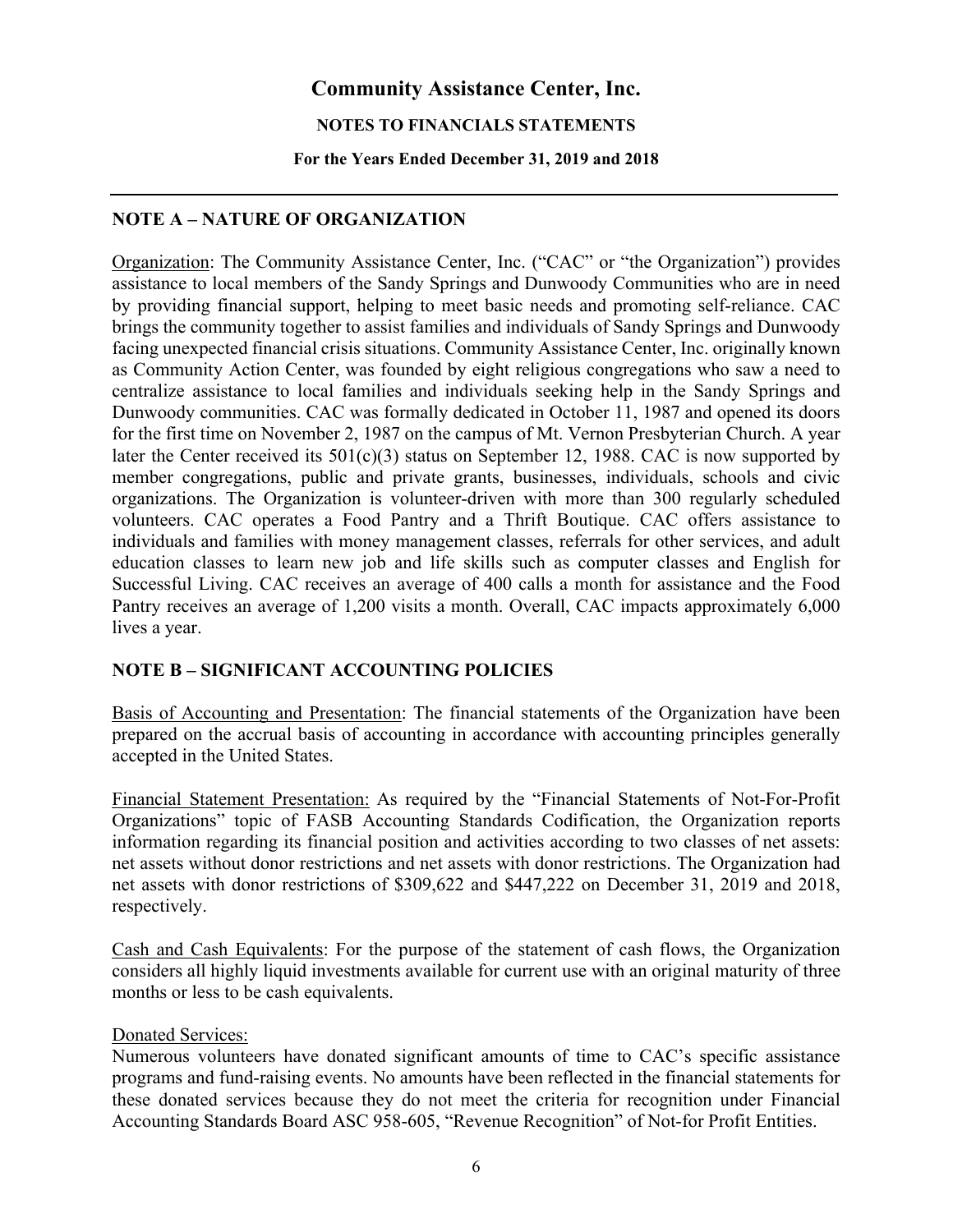## **NOTES TO FINANCIALS STATEMENTS**

#### **For the Years Ended December 31, 2019 and 2018**

# **NOTE B - SIGNIFICANT ACCOUNTING POLICIES – Continued**

Promises to Give: The Organization records unconditional promises to give that are expected to be collected within one year at net realizable value. Unconditional promises to give expected to be collected in future years are initially recorded at fair value using present value techniques incorporating risk-adjusted discount rates designed to reflect the assumptions market participants would use in pricing the asset. In subsequent years, amortization of the discounts is included in contribution revenue in the statements of activities. CAC determines the allowance for uncollectable promises to give based on historical experience, an assessment of economic conditions, and a review of subsequent collections. Promises to give are written off when deemed uncollectable. All amounts promised in the past have been collected; therefore, the Organization anticipates all pledges to give will be collected and no allowance for uncollectible pledges has been recorded.

Income Tax Status: The Organization is exempt from income taxes under Internal Revenue Code Section  $501(c)(3)$ . Accordingly, no provision for income taxes is required. The Organization believes that it has appropriate support for any tax positions taken, and as such does not have any uncertain tax positions that are material to the financial statements during the year ended December 31, 2019 or any tax year still open to taxing authorities.

Functional Allocation of Expenses: The costs of providing the programs and other activities have been summarized on a functional basis in the statement of activities. Accordingly, certain costs have been allocated among programs and supporting services benefited.

Property and Equipment: Acquisitions of property and equipment in excess of \$500 are capitalized. Property and equipment are recorded at cost, if purchased, or at estimated market value, if received by contribution. Depreciation is calculated over the estimated useful lives of the respective assets using a straight-line method as shown below:

|                            | Years     |
|----------------------------|-----------|
| Building and Improvements  | $10 - 39$ |
| Office and Other Equipment |           |
| Computer Equipment         |           |

Estimates: The preparation of financial statements in conformity with accounting principles generally accepted in the United States of America requires management to make estimates and assumptions that affect certain reported amounts and disclosures. Accordingly, actual results could differ from those estimates.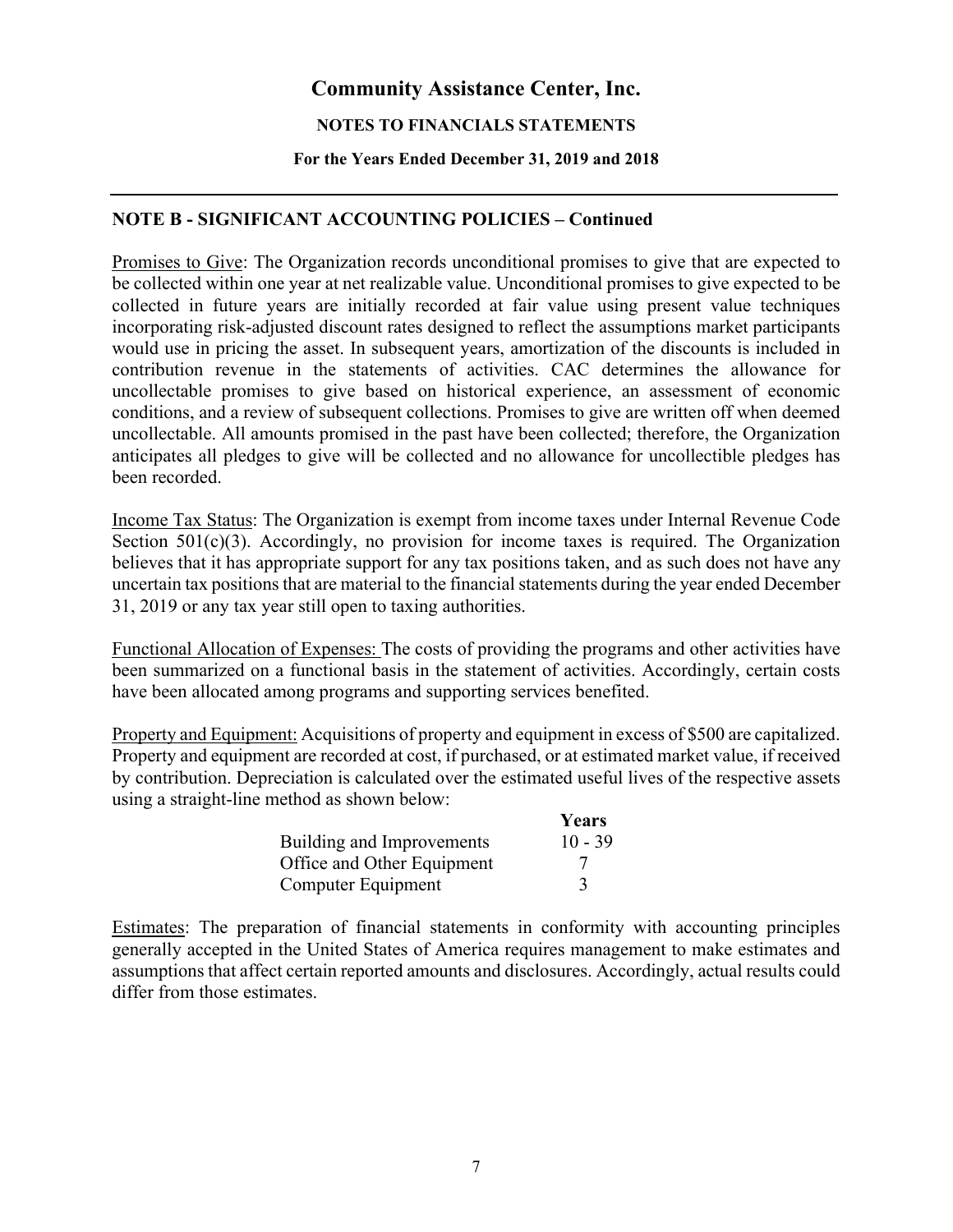#### **NOTES TO FINANCIALS STATEMENTS**

#### **For the Years Ended December 31, 2019 and 2018**

## **NOTE B - SIGNIFICANT ACCOUNTING POLICIES – Continued**

Net Assets: Net assets, revenues, gains, and losses are classified based on the existence or absence of donor- or grantor-imposed restrictions. Accordingly, net assets and changes therein are classified and reported as follows:

*Net Assets Without Donor Restrictions* – Net assets available for use in general operations and not subject to donor (or certain grantor) restrictions. The governing board has designated, from net assets without donor restrictions, net assets for an operating reserve.

*Net Assets With Donor Restrictions* – Net assets subject to donor- (or certain grantor-) imposed restrictions. Some donor-imposed restrictions are temporary in nature, such as those that will be met by the passage of time or other events specified by the donor. Other donor-imposed restrictions are perpetual in nature, where the donor stipulates that resources be maintained in perpetuity. Donorimposed restrictions are released when a restriction expires, that is, when the stipulated time has elapsed, when the stipulated purpose for which the resource was restricted has been fulfilled, or both. Donor restricted net assets were available at December 31, 2019 and 2018, for the following purposes:

| \$172,055<br>\$239,081<br>Capital Campaign Fund<br>Youth Enrichment Program Fund<br>71,125<br>69,987<br><b>Atlanta Foundation</b><br>15,002<br>9,053<br>Food Fund<br>12,351<br>19,744<br>10,428<br>City of Sandy Springs EA<br>29,863<br>Kennedy Foundation<br>9,363<br>9,363<br>Solar Panel Grant<br>7,200<br><b>Financial Assistance</b><br>6,667<br>6,667<br>2,182<br>505<br><b>Shumard Holidays</b><br>Tom Heart<br>1,193<br>1,723<br>Garden<br>1,166<br>2,500<br>858<br>858<br>Signage Fund-Methodist Grant<br>14,094<br>27<br>Couchman Foundation - Thirft Boutique<br>5<br>1,937<br><b>Sandy Springs Society</b><br><b>Emergency Assistance CF-Fund</b><br>117<br>Jewish Federation of Greater Atlanta<br>51<br>10,002<br><b>Sparks Foundation</b><br><b>Atlanta Community Food Bank</b><br>25,677<br><b>Volunteer Income Tax Assistance</b><br>6,000<br>\$309,622<br>\$447,222<br>Total | <b>Fund Description</b> | 2019 | 2018 |
|-------------------------------------------------------------------------------------------------------------------------------------------------------------------------------------------------------------------------------------------------------------------------------------------------------------------------------------------------------------------------------------------------------------------------------------------------------------------------------------------------------------------------------------------------------------------------------------------------------------------------------------------------------------------------------------------------------------------------------------------------------------------------------------------------------------------------------------------------------------------------------------------------|-------------------------|------|------|
|                                                                                                                                                                                                                                                                                                                                                                                                                                                                                                                                                                                                                                                                                                                                                                                                                                                                                                 |                         |      |      |
|                                                                                                                                                                                                                                                                                                                                                                                                                                                                                                                                                                                                                                                                                                                                                                                                                                                                                                 |                         |      |      |
|                                                                                                                                                                                                                                                                                                                                                                                                                                                                                                                                                                                                                                                                                                                                                                                                                                                                                                 |                         |      |      |
|                                                                                                                                                                                                                                                                                                                                                                                                                                                                                                                                                                                                                                                                                                                                                                                                                                                                                                 |                         |      |      |
|                                                                                                                                                                                                                                                                                                                                                                                                                                                                                                                                                                                                                                                                                                                                                                                                                                                                                                 |                         |      |      |
|                                                                                                                                                                                                                                                                                                                                                                                                                                                                                                                                                                                                                                                                                                                                                                                                                                                                                                 |                         |      |      |
|                                                                                                                                                                                                                                                                                                                                                                                                                                                                                                                                                                                                                                                                                                                                                                                                                                                                                                 |                         |      |      |
|                                                                                                                                                                                                                                                                                                                                                                                                                                                                                                                                                                                                                                                                                                                                                                                                                                                                                                 |                         |      |      |
|                                                                                                                                                                                                                                                                                                                                                                                                                                                                                                                                                                                                                                                                                                                                                                                                                                                                                                 |                         |      |      |
|                                                                                                                                                                                                                                                                                                                                                                                                                                                                                                                                                                                                                                                                                                                                                                                                                                                                                                 |                         |      |      |
|                                                                                                                                                                                                                                                                                                                                                                                                                                                                                                                                                                                                                                                                                                                                                                                                                                                                                                 |                         |      |      |
|                                                                                                                                                                                                                                                                                                                                                                                                                                                                                                                                                                                                                                                                                                                                                                                                                                                                                                 |                         |      |      |
|                                                                                                                                                                                                                                                                                                                                                                                                                                                                                                                                                                                                                                                                                                                                                                                                                                                                                                 |                         |      |      |
|                                                                                                                                                                                                                                                                                                                                                                                                                                                                                                                                                                                                                                                                                                                                                                                                                                                                                                 |                         |      |      |
|                                                                                                                                                                                                                                                                                                                                                                                                                                                                                                                                                                                                                                                                                                                                                                                                                                                                                                 |                         |      |      |
|                                                                                                                                                                                                                                                                                                                                                                                                                                                                                                                                                                                                                                                                                                                                                                                                                                                                                                 |                         |      |      |
|                                                                                                                                                                                                                                                                                                                                                                                                                                                                                                                                                                                                                                                                                                                                                                                                                                                                                                 |                         |      |      |
|                                                                                                                                                                                                                                                                                                                                                                                                                                                                                                                                                                                                                                                                                                                                                                                                                                                                                                 |                         |      |      |
|                                                                                                                                                                                                                                                                                                                                                                                                                                                                                                                                                                                                                                                                                                                                                                                                                                                                                                 |                         |      |      |
|                                                                                                                                                                                                                                                                                                                                                                                                                                                                                                                                                                                                                                                                                                                                                                                                                                                                                                 |                         |      |      |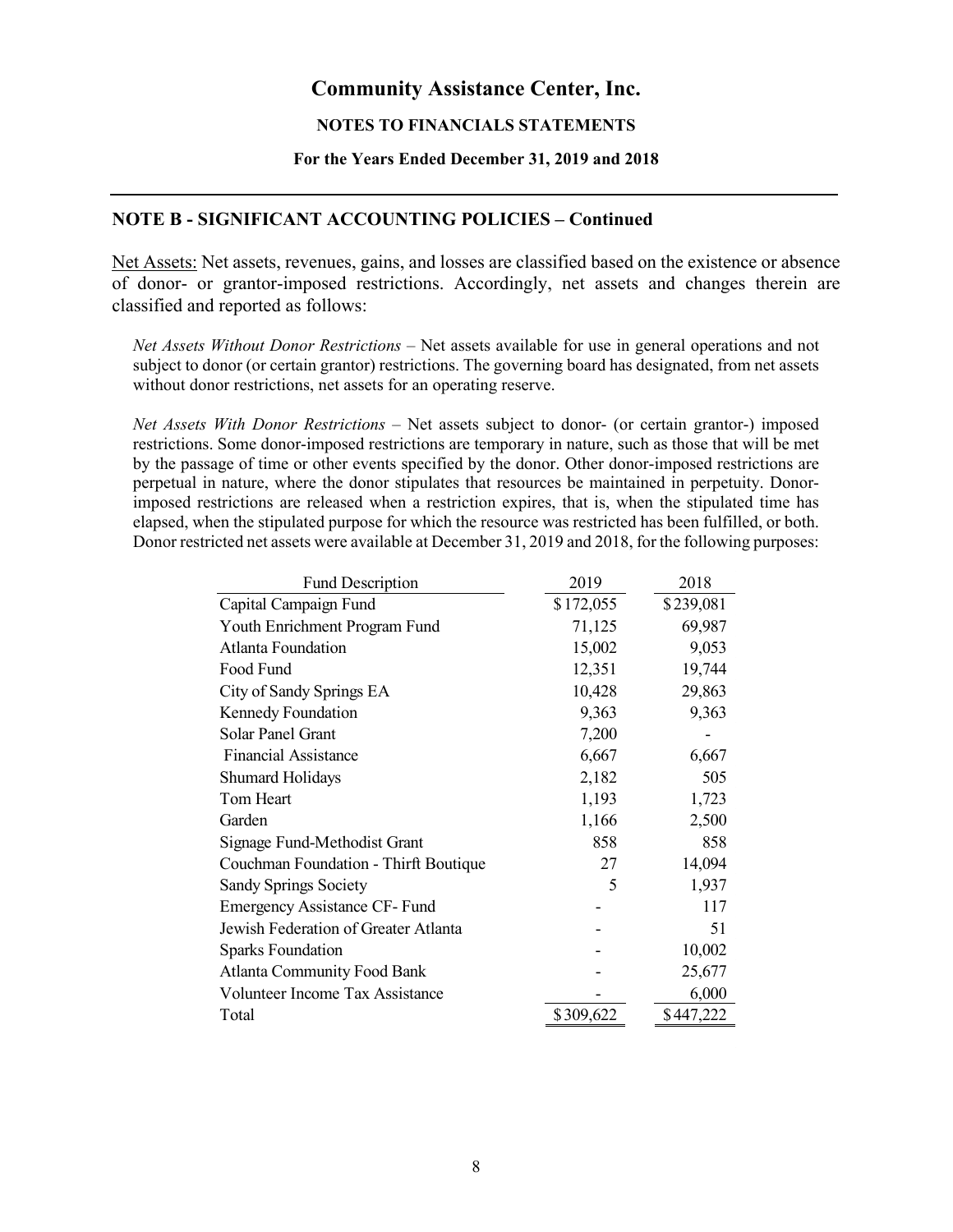#### **NOTES TO FINANCIALS STATEMENTS**

#### **For the Years Ended December 31, 2019 and 2018**

## **NOTE B - SIGNIFICANT ACCOUNTING POLICIES – Continued**

Loan Costs: The Organization capitalized loan costs of \$31,170 during 2017. These costs are being amortized on a straight-line basis which approximates the interest yield method. Amortization expense was \$3,117 in 2019 and 2018 and will remain the same annually through the life of the loan. In the statement of functional expenses, this amount is included within "depreciation and amortization."

# **NOTE C – LIQUIDITY AND AVAILABILITY**

Financial assets available for general expenditure, that is, without donor or other restrictions limiting their use, within one year of the date of the statement of financial position. The Organization had \$757,220 of financial assets available within one year of the statement of financial position date to meet cash needs for general expenditures consisting of cash and cash equivalents. The Organization has a policy to structure its financial assets to be available as its general expenditures, liabilities and other obligations come due. The Organization's financial assets available within one year of the balance sheet date for designated expenditures are as follows:

|                                    | 2019      | 2018          |
|------------------------------------|-----------|---------------|
| Cash and cash equivalents          | 999,598   | 776,966<br>S. |
| Promises to give - current portion | 67,244    | 167,320       |
|                                    |           |               |
| Total liquid assets                | 1,066,842 | 944,286       |
| Net assets with restrictions       | 309,622   | 447,222       |
| Financial assets available to meet |           |               |
| cash needs within one year         | 757,220   | 497,064       |
|                                    |           |               |

# **NOTE D – INVENTORYAND DONATED GOODS**

Clothing and household items are valued at thrift store prices and food is valued at an average cost determined by periodic sampling at various online sources. Donated gift cards are recorded at face amount. The estimated value of donated goods received and recognized as revenue by CAC was \$1,553,921 and \$1,479,375 in 2019 and 2018, respectively.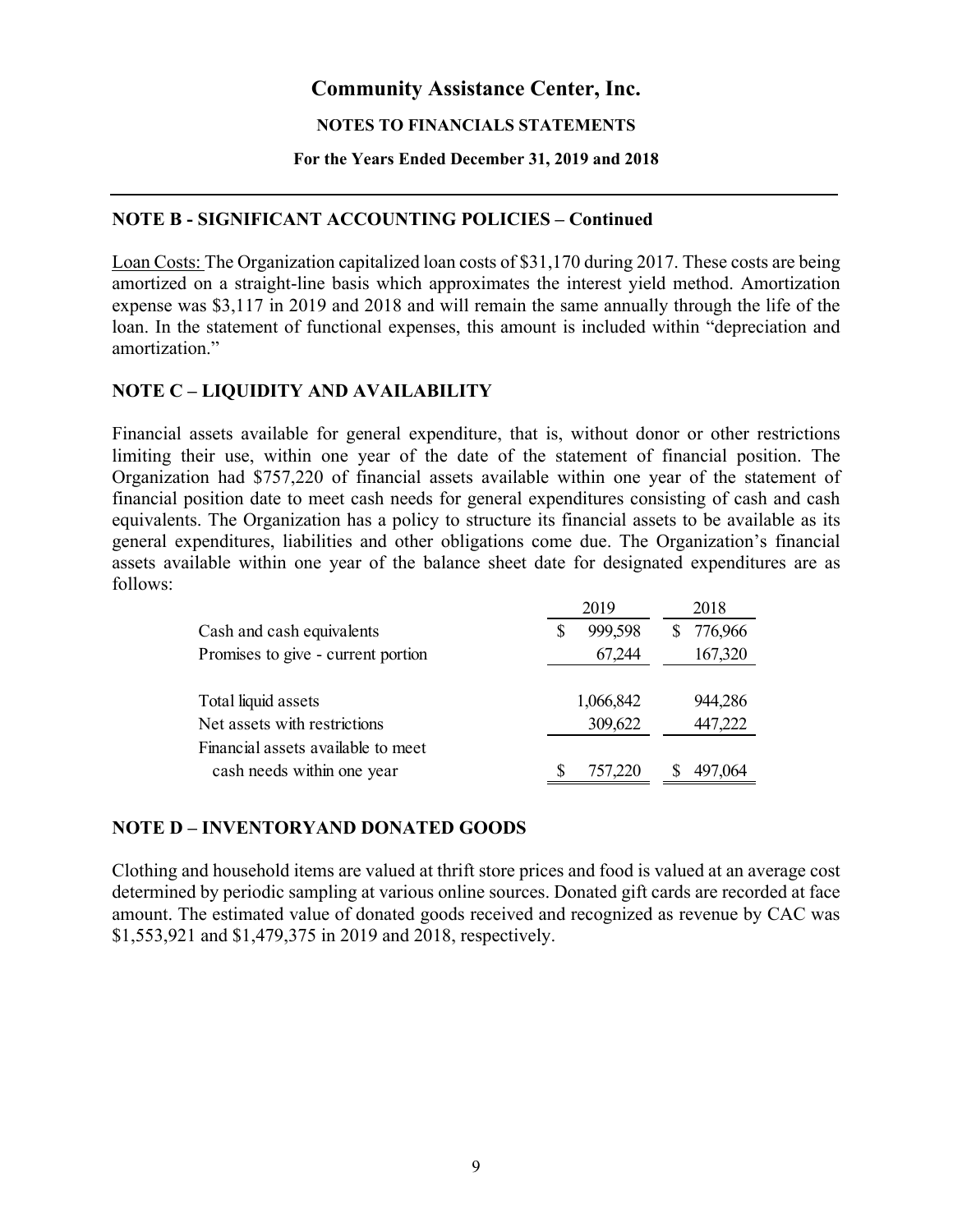## **NOTES TO FINANCIALS STATEMENTS**

#### **For the Years Ended December 31, 2019 and 2018**

## **NOTE E – FAIR VALUE MEASUREMENTS**

The Organization adopted SFAS No. 157, "Fair Value Measurements," which establishes a fair value hierarchy that prioritizes the inputs to valuation techniques used to measure fair value. The hierarchy gives the highest priority to unadjusted quoted prices to unobservable inputs (level 3 measurements) The three levels of the fair value hierarchy under FASB Statement No. 157 are described below:

Level 1 – Inputs to the valuation methodology are unadjusted quoted prices for identical assets or liabilities in active markets that the entity has the ability to access.

Level 2 – Inputs to the valuation methodology include: quoted prices for similar assets or liabilities in active markets; quoted prices for identical or similar assets or liabilities in inactive markets; inputs other than quoted prices that are observable for the asset or liability; or, inputs that are derived principally from, or corroborated by observable market data by correlation or other means. If the asset or liability has a specified contractual term, the Level 2 input must be observable for substantially the full term of the asset or liability. There were no Level 2 investments.

Level 3 – Inputs to the valuation methodology are unobservable and significant to the fair value measurement. There were no Level 3 investments.

The asset's or liability's fair value measurement level within the fair value hierarchy is based on the lowest of any input that is significant to the fair value measurement. Valuation techniques used need to maximize the use of observable inputs and minimize the use of unobservable inputs.

The fair market values for the Organization's mortgages payable are not readily determinable and are assumed to be materially different than the carrying value based on current market conditions. The Organization believes that determining the fair market value of the mortgages payable would be cost prohibitive.

The estimated fair value of donated goods is discussed in Note D. All other financial instruments are carried at amounts that approximate estimated fair value.

## **NOTE F – CONCENTRATIONS**

The Organization received 50% of its total contributions in the year ended December 31, 2019 from eighteen donors and 50% from six donors for the year ended December 31, 2018. All these donors were individually smaller than 10% of total contributions received in 2019.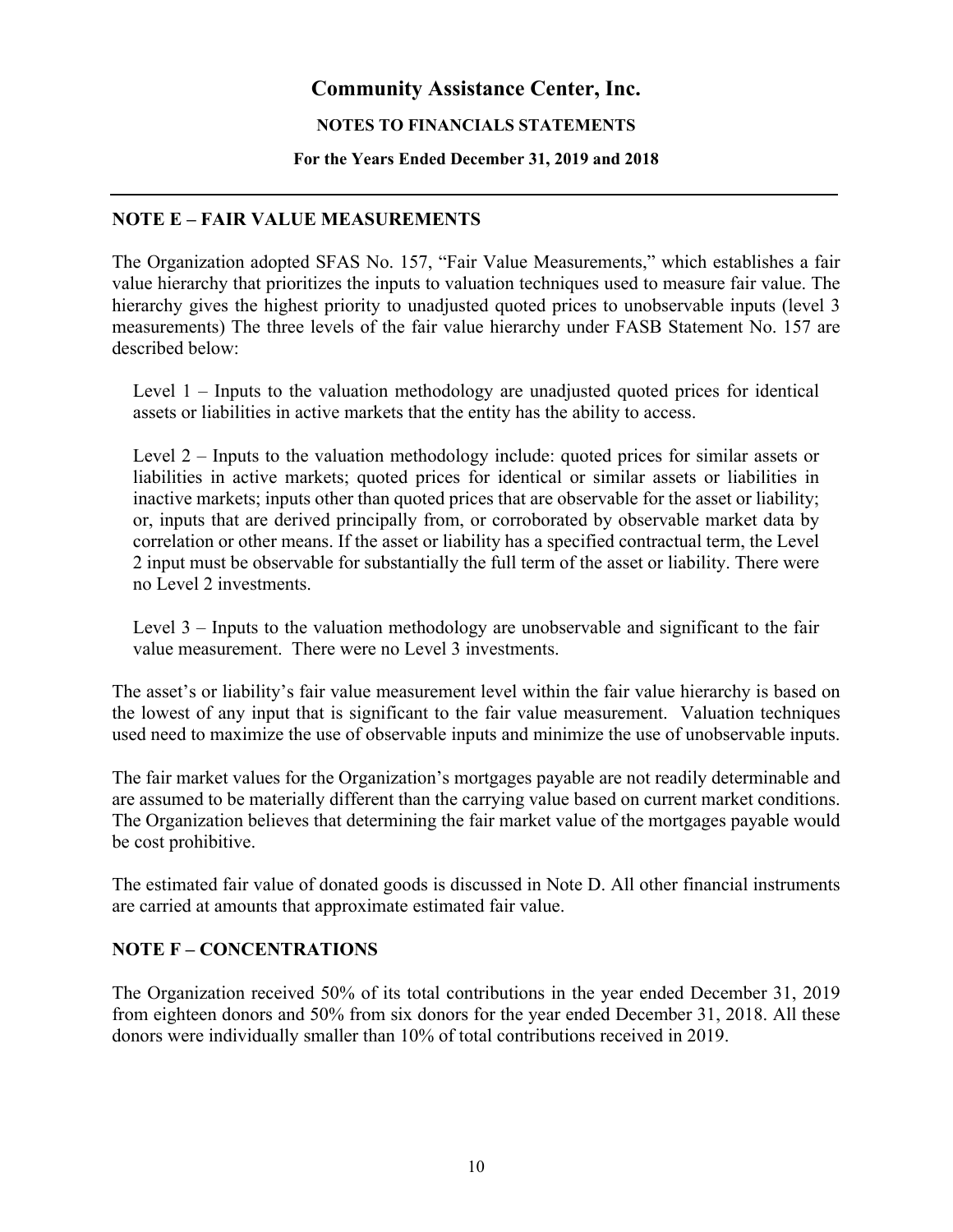#### **NOTES TO FINANCIALS STATEMENTS**

#### **For the Years Ended December 31, 2019 and 2018**

# **NOTE G - OPERATING LEASES**

CAC leases office equipment under operating leases with terms of four and five years ending in 2023. Rental expense for the year ended December 31, 2019 was \$9,950. Minimum future lease payments on these operating leases at December 31, 2019 are as follows:

| Year  | <b>Amount</b> |
|-------|---------------|
| 2020  | 20,928<br>S   |
| 2021  | 20,748        |
| 2022  | 19,848        |
| 2023  | 11,663        |
| Total | \$73,187      |

# **NOTE H – PROPERTY AND EQUIPMENT**

Property and equipment consist of the following:

|                                 | 2019          |   | 2018       |
|---------------------------------|---------------|---|------------|
| Building - Hightower            | \$<br>860,818 | S | 860,818    |
| Hightower building improvements | 174,432       |   | 174,432    |
| Building - Roswell Rd.          | 1,775,000     |   | 1,775,000  |
| Roswell Rd. Bldg Improvements   | 671,238       |   | 663,286    |
| Machinery and equipment         | 104,832       |   | 75,411     |
| Furniture and fixtures          | 28,834        |   | 28,834     |
| Computer equipment              | 51,024        |   | 52,838     |
| Satellite Building Improvements | 8,075         |   | 8,075      |
| Software                        | 8,615         |   | 8,615      |
| Vehicles                        | 89,327        |   | 89,327     |
| Less accumulated depreciation   | 746,042       |   | (636, 251) |
| Total                           | 3,026,153     | S | 3,100,385  |

Depreciation expense for the year ended December 31, 2019, was \$126,357.

# **NOTE I – RELATED PARTY TRANSACTIONS**

During 2019, the husband of the CEO of CAC was paid \$5,000 for his supervision of the VITA Program. This supervision and payment were approved by the Board of Directors.